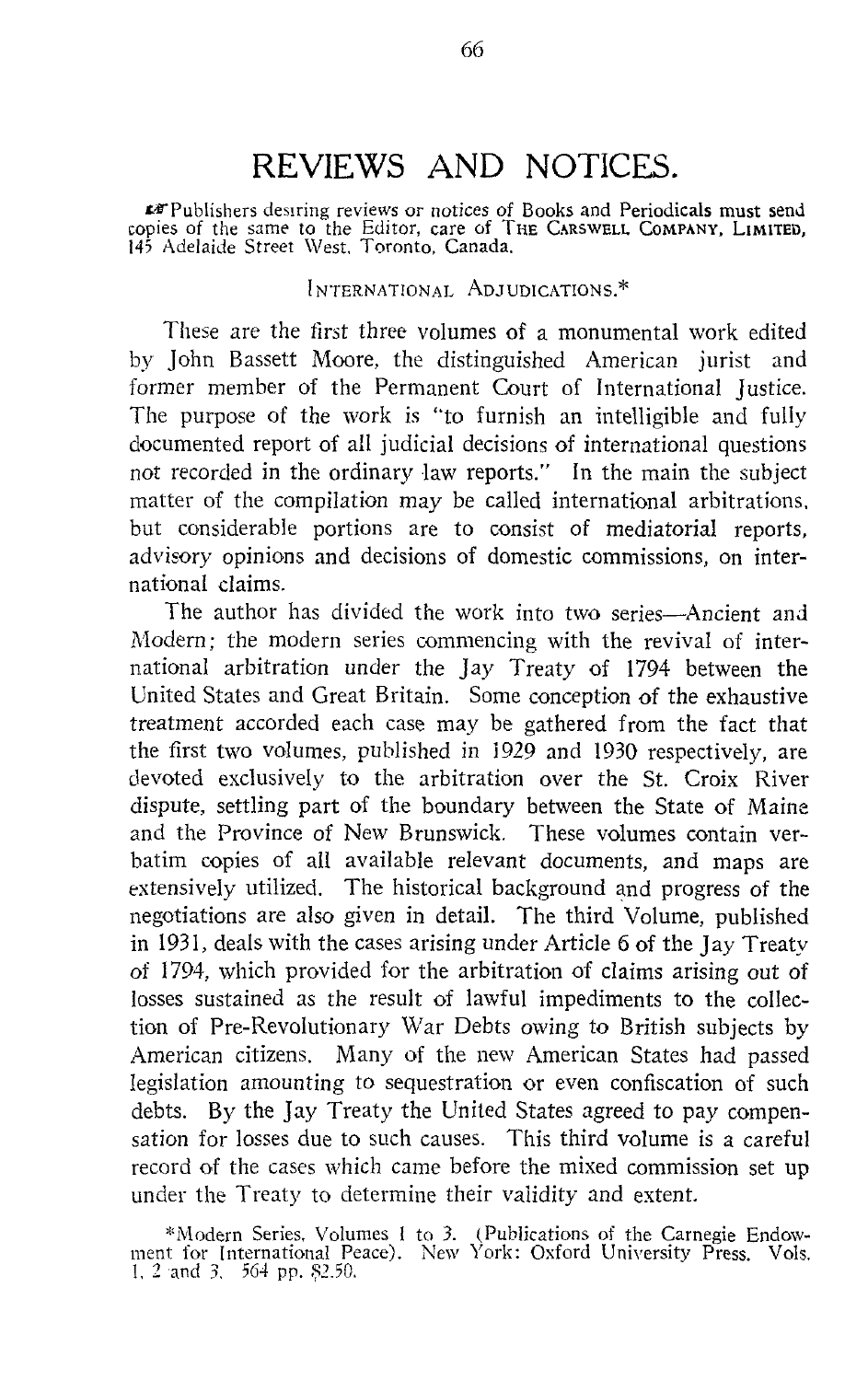From these first three volumes the immensity of the task which the editor has set himself is apparent. When completed, this work will make readily available â vast amount of material dealing with the settlement of all manner of disputes between the nations of the world. It will fill an important existing gap in international juristic literature.

Winnipeg. C. R. S.

## MARTIAL LAW. \*

"Books," said Thoreau, "must be read as deliberately and reservedly as they were written," and well has a present American illustrated the truth of a former countryman's dictum. For the result before us, of six years' diligent labour, is worthy of deliberate study by statesmen, soldiers, lawyers and all others who should learn this essential, even if, in British lands, infrequently used branch of constitutional law.

In a treatise which is approached objectively, however, there lies one danger. If the reader is aware of the relative merits of the sources, his conclusions should be reasonably sound. But if he gives credence to judgments with a mind which is uncritically biassed by great names and fame, then indeed is he liable to arrive at erroneous conceptions. And perhaps in no subject is this more truly evident than in the contentious one of martial law.

The main fault of the book lies in the method of dealing with the application of the Petition of Right. That the framers "were not formulating a comprehensive statute on the royal prerogative," but were "applying a specific remedy to a specific abuse" is, in so far as the last phrase is concerned, a truism which Hallam, over a hundred years ago, thought applicable to " . . . the laws of all other time." The abuse in question was the Commission issued by Charles <sup>I</sup> in 1625. Yet the general and later application of this statute must not be determined by the politically tempered opinions of the framers in 1628 . Rolle is quoted, "If the Martial Law in time of Peace should be executed on Soldiers, that were a great dishonour and prejudice to them," whilst the words of Selden were much to the same effect. The author realizes that they included military law in the term "martial law" and that Rolle defined "peace" as that period when the courts were open. But to conclude therefrom that "Parliament looked with such apprehension upon standing armies and upon special courts that it denied to the Crown the authority to punish

\*The Law of Martial Rule. By Charles Fairman. Chicago: Callaghan and Co.

 $6$ -C.B.R.-VOL. X.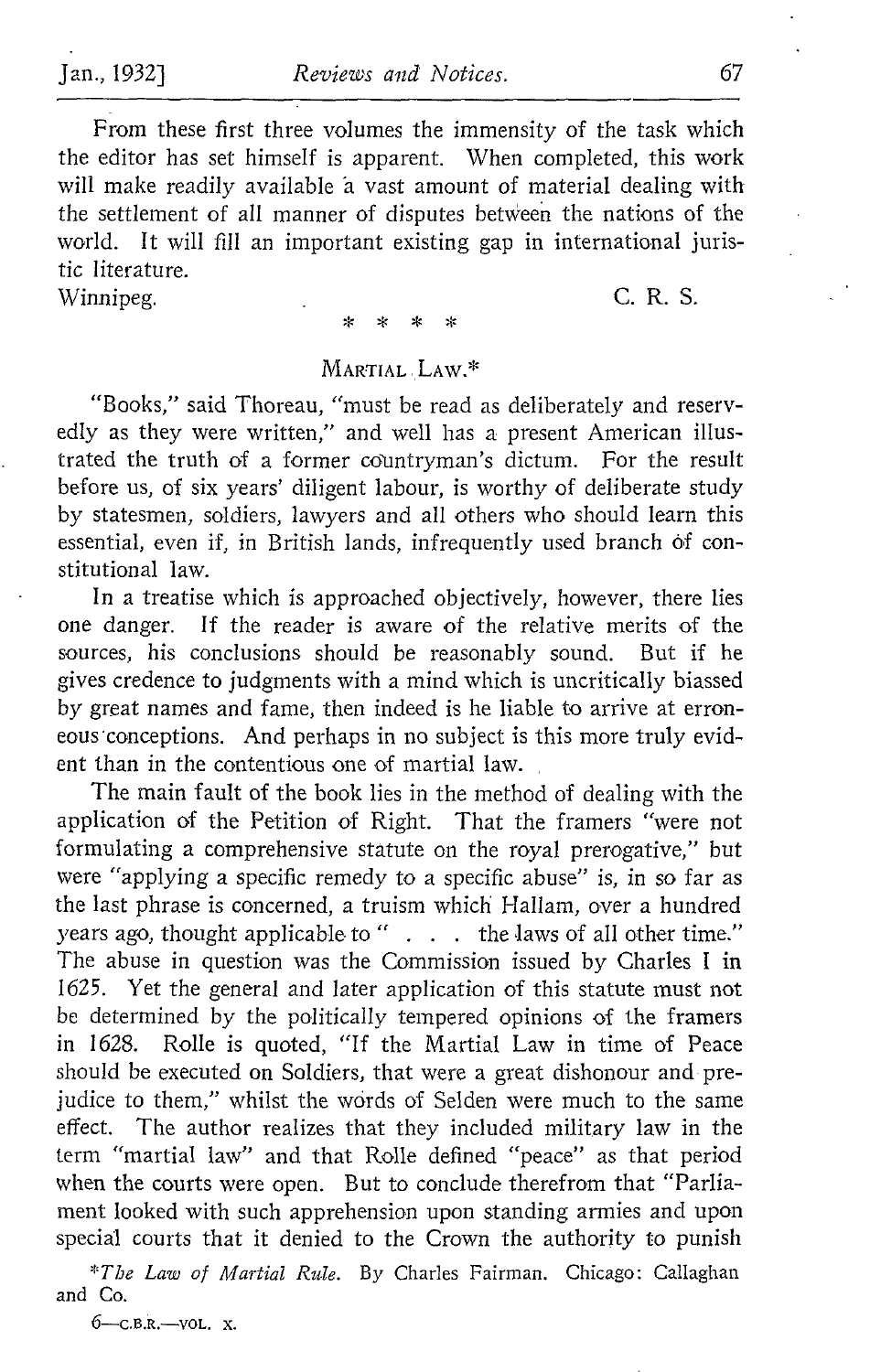even its troops by martial law where the common law courts were available," is scarcely a conclusion in accordance with the facts.

No standing army existed in England in 1628, Armies raised therein when needed were, thanks to Parliament, seldom either cause for apprehension or a menace to any save those upon whom they were so unpopularly billetted. It was the strength of the New Model which aroused Parliamentary apprehensions, and both Houses kept the post-Restoration army's size in check by ignoring and hence not paying it, until terrified into recognition in 1689.

Did the Petition make the peace-time trial of military offenders, by courts-martial, illegal? Hale and Blackstone said so, and it appears that the author considers that such was the Parliamentary contention. But let us leave conflicting opinions with the book under review, in order that we may ascertain the ruling of custom.

On the 3rd July, 1668, the Duke of Albemarle issued <sup>a</sup> warrant to Doctor Samuel Barrowe, Judge Advocate of His Majesty's Forces, for the assembly of a court-martial to try John Garard and John Pinkney, troopers in the Earl of Oxford's Troop of His Majesty's Regiment of Horse. The offences took place at Reading when there was no war or rebellion. The warrant concludes, "and according to the nature of the offence to give sentence thereupon according to military discipline and to cause such sentence to bee putt in execution Provided that the same shall not extend to the taking away of life or Limbs."

The 64th Article of War of 1688, corresponding to the present Section 40 of the Army Act, was as follows, . . . "All other faults, misdemeanours, and Disorders not mentioned in these Articles, shall be punished according to the Laws and Customs of War, and discretion of the Court-Martial; Provided that no punishment amounting to the loss of Life and Limb, be inflicted upon any Offender in time of Peace, although the same he allotted for the said Offence by these Articles, and the Laws and Customs of War."

No contrary opinion can, with effect, be ranged against this as the correct interpretation of the military application of the Petition of Right. Parliament knew that an army existed in peace, and acknowledged that it did in 1689.<sup>1</sup> "The Forces which are now on foote should be continued." Parliament was likewise in a position to know that an army is no army without discipline, whilst history had repeatedly shown the futility of the civil courts for this purpose. But the Executive would have immediately interposed had courtsmartial exceeded the peace-time constitutional limit that "no man

<sup>1</sup> <sup>1</sup> W. S M. Ch. 5.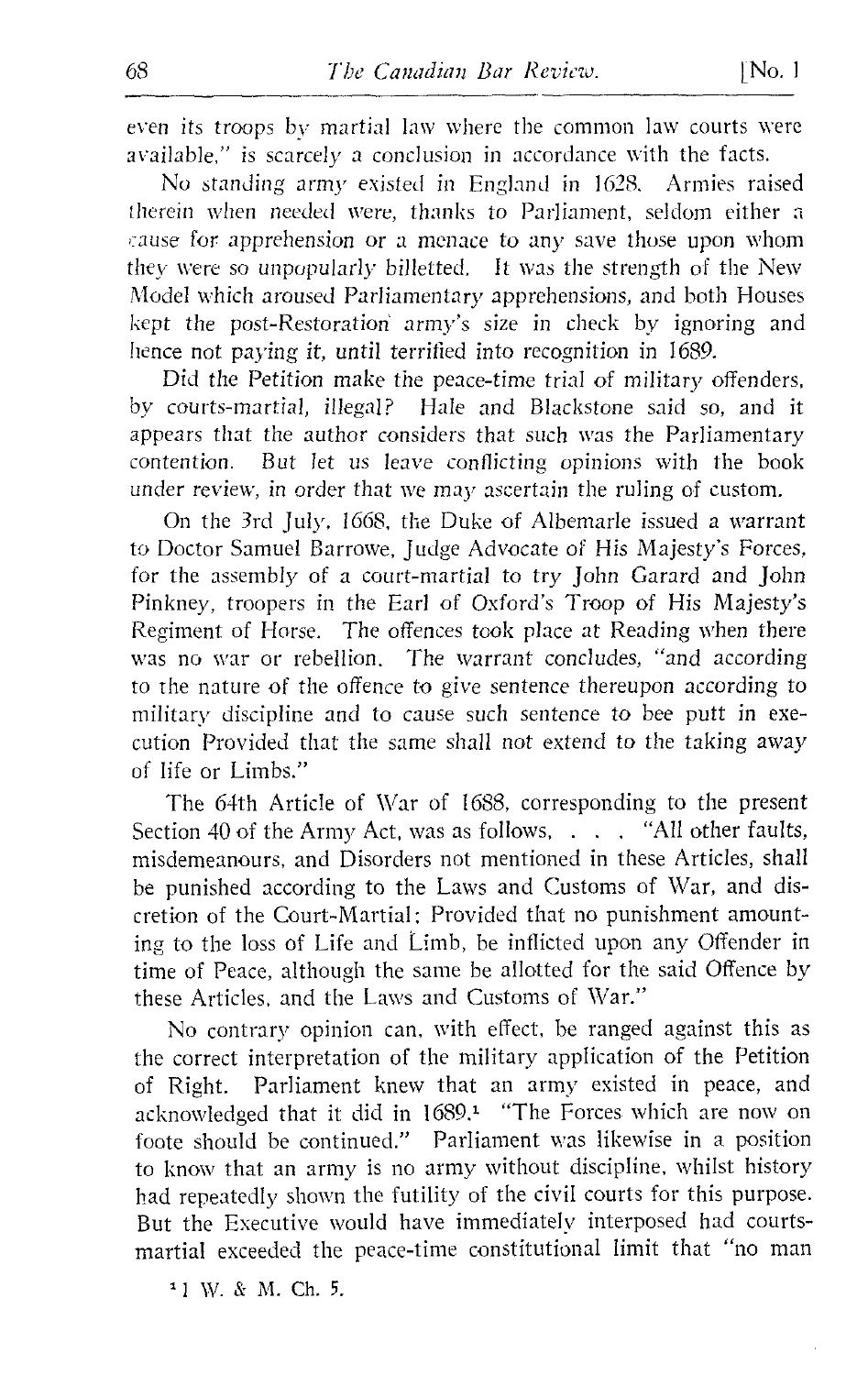should be forjudged of Life and Limb against the Form of the Great Charter and the Law of the Land."

The First Mutiny Act reaffirmed this limitation and added others. But these others could not be retroactive, and a careful comparison of the Act with the Petition will show that they were new. Frightened though the Houses were in 1689, they sought to make it clear that they alone could legalize an army by passing an Act limited in time. Yet they had raised no protest previously, and later paid for an "illegal" army when, in 1698, the Mutiny Act lapsed for almost three years.

But the old contention that peace-time courts-martial were illegal, persisted without foundation, as a political club with which annually to endeavour to kill the Mutiny Act, particularly between 1714 and 1739.

The title of the book is taken from Field in his argument in  $ex$ parte Milligan (1866). From an American point of view this case is very important as the essence of the doctrine therein expressed is generally accepted by them as sound. But however apt the term "martial rule" may be in the United States, we cannot agree that it is a preferable one in the British Empire. The "Manual of Military Law" states that martial law, in its proper sense, can be established lawfully only "by, or by regulations made under, an Act of Parlia ment expressly authorizing the step." Hence it must be law. Moreover "rule" signifies a supremacy which the military commander never in reality possesses, having always over him that superior authority from whence his power came, and in whose name he acts.

After summarizing the obsolete and unlawful uses of the term "martial law," the author presents the sense-not the proper one in our view-with which his book is concerned. First Sir James Fitzjames Stephen is quoted:— "The common law right of the Crown and its representatives to repel force by force in the case of invasion or insurrection, and to act against rebels as it might against invaders." Only the necessary force must be used, he adds: "martial law is provisional in character," flexible, and when the courts are silenced they are only temporarily so, the military authorities being theoretically answerable to the courts. In much the same terms the Supreme Court in ex parte Milligan defined it, adding, however, that it can never exist "where the courts are open, and in the proper and unobstructed exercise of their juris diction . It is also confined to the locality of actual war." With this the author contrasts the British "latitudinarian view."

In the definition given by Sir James Stephen, the word "insur-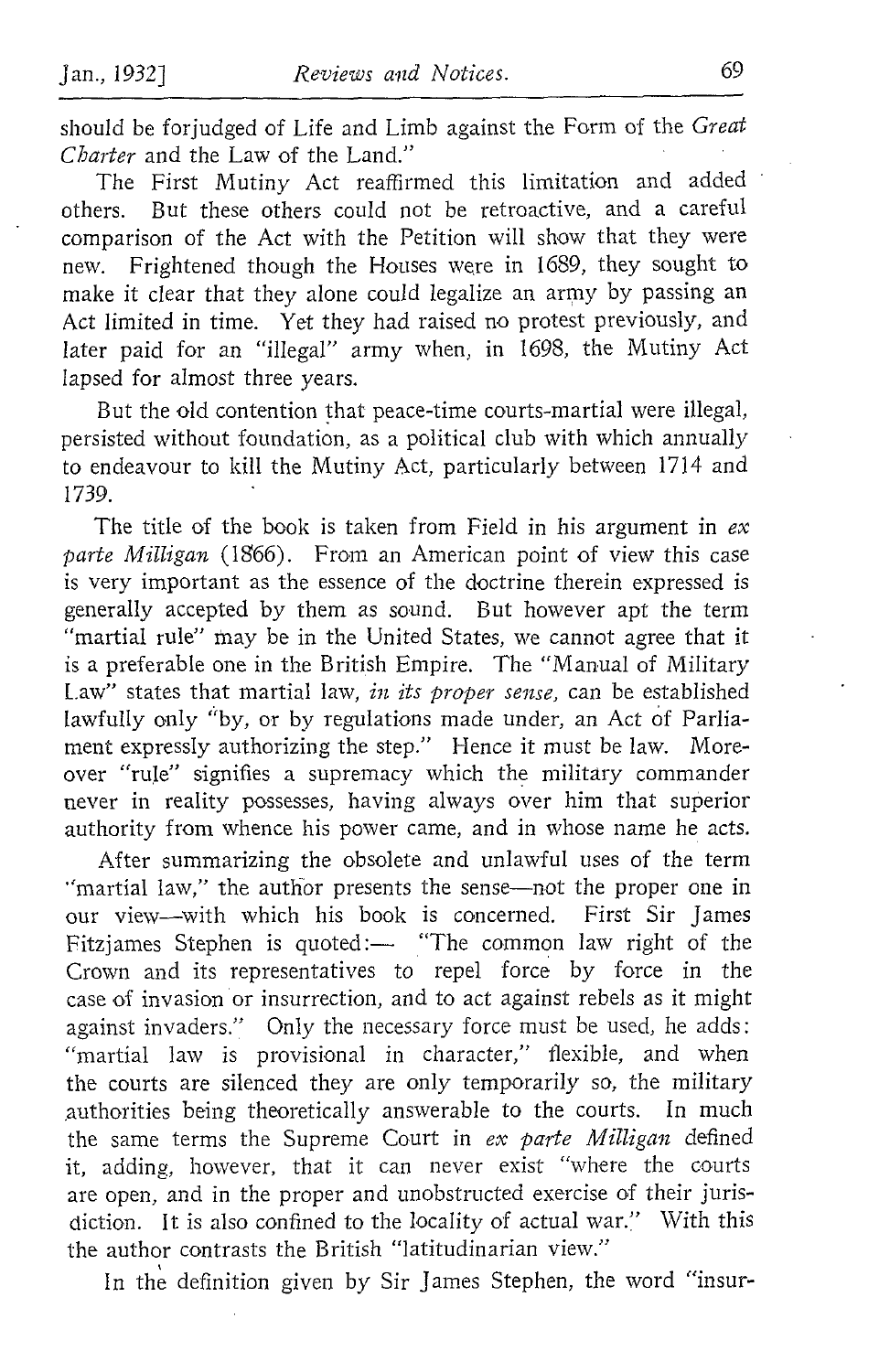The responsibility of the military authorities to the courts must always be a point of interest. Notwithstanding the author's surprising statement that British "improvidence" in the granting of acts of indemnity has "undermined" the value of judicial control, it is considered that such <sup>a</sup> step must be the only wise and fair one in such circumstances. Yet such an act as that of 1799 in Ireland is far more satisfactory from the military point of view. "And be it enacted, that no act which shall be done in pursuance of any order which shall be so issued as aforesaid, shall be questioned in His Majesty's Court of King's Bench or in any other court of the common law," it being conclusive evidence to indemnify the person if the proper authority signed a declaration that the deed was done in conformity to orders issued under the Act.

This extremely interesting legislation moreover gave as a good and sufficient return to an application for a writ of habeas corpus that the person was detained under a warrant from the proper military authority. This raises the question of the writ of habeas corpus during a period of martial law.

A differentiation is made between British and American employment of martial law. "In American practice it is a clumsy modus operandi which has been hit upon in keeping industrial conflict within some bounds. It has sometimes degenerated into a grim class struggle." In the British Empire it is "a device whereby servile and native uprisings have been stamped out, often with more celerity than decorum." "In America it is industrial rather than racial antagonism that has evoked 'martial law'," and notwithstanding the imaginary lack of British colonial "decorum," American industrial antagonism is far more frequent than British racial antagonism, if the comparative frequency of martial law may be taken as an indication.

The author gives an excellent summary of cases in the British Empire, quoting from those which have come before the courts of Natal, Cape Colony and Ireland. Briefly he discusses the instituting of it by the legislature, and by the unconstitutional method of advanced statutory authority for the Executive, as in Jamaica in 1565. The main questions arise, however, when it is instituted with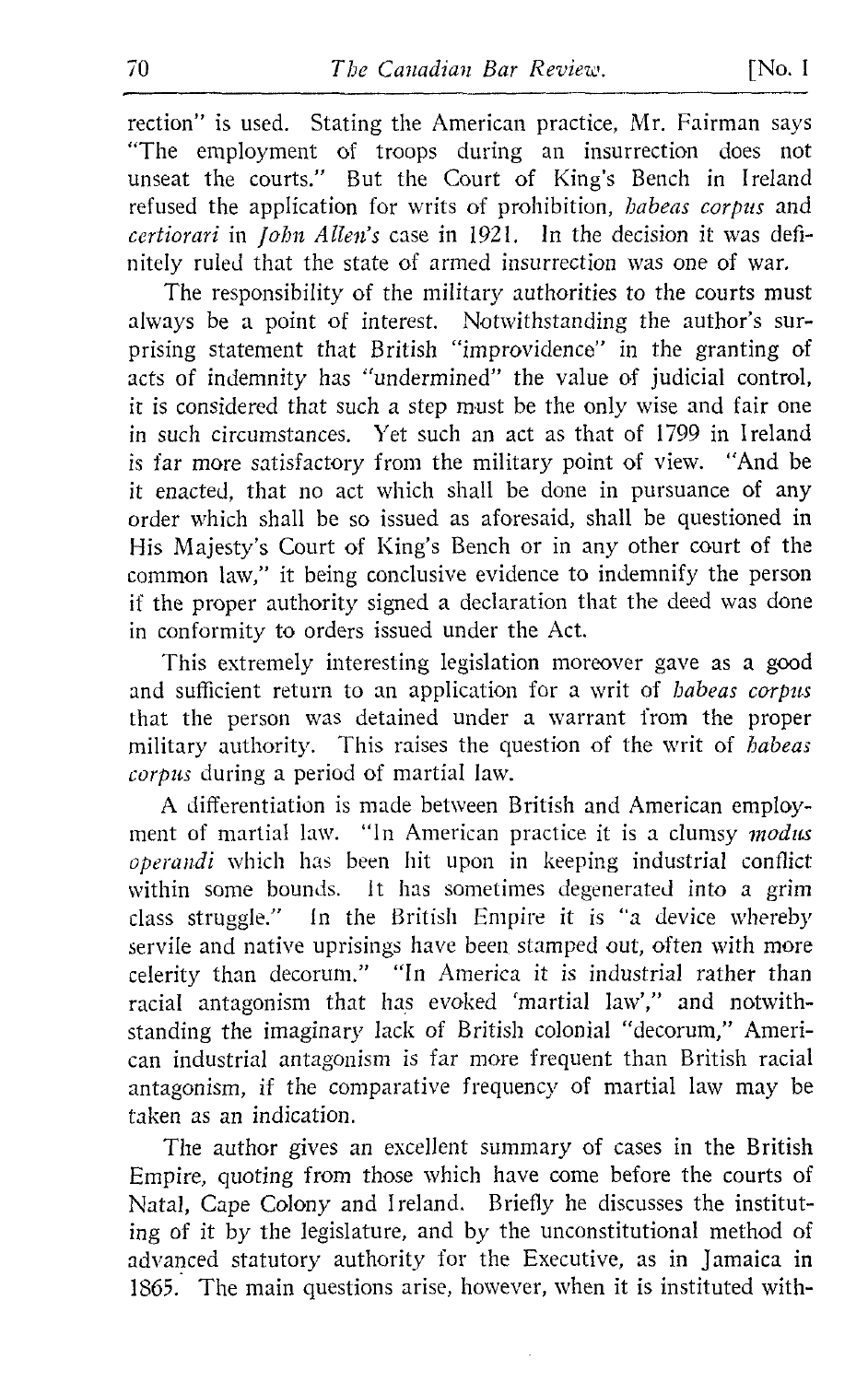out legislative authority. Is it constitutional for the Crown to exercise discretionary power in this respect? Finlason is perhaps the greatest exponent of the Royal Prerogative. Oth rs have maintained that the Crown shares with the subject the common law right, even duty, to restore peace by force. The former side maintains the legal force of the proclamation ; the opposite side denies it. Now 39 Geo. III. c. 11 says, "His Majesty's undoubted prerogative in executing Martial Law for defeating and dispersing such armed and rebellious force." This has been quoted in support of both sides. But the official view to-day is that the Crown can exercise no such prerogative in the United Kingdom or within the Dominions. The author however, is not quite correct in his too general statement that "There is little doubt to-day that the prerogative theory is discredited." In an Empire such as the British, general statements can seldom be made to apply throughout. Where a British possession is under the direct legislative authority of the Crown, a Royal Proclamation has the full effect and legality of a statute in England or Canada. Apart from this, however, the proclamation is merely a statement of intention. But as the author well puts it, by an act of oblivion the Government arrives at the same point as it would with a prerogative right.<br>Halifax. N.S.

H. MEREDITH LOGAN.

### NOTICES BY THE EDITOR.

Smith of Birkenhead. By H. A. Taylor. London: Stanley Paul & Co. Ltd. 1931 .

Any one who knows somewhat of the life story of the late Lord Birkenhead-and there are few of middle age in the Englishspeaking world who do not-will be interested to read this very complete and impartial survey of his meteoric career. We know of no man of his time who clutched the shears of destiny and cut a path to success with them with more boldness than Frederick Edwin Smith. Distinction first came to him when he was elected at the age of seventeen to an open scholarship at Wadham College, Oxford, and went on from strength to strength until he attained the Wool sack thirty years later. Rare intellectual gifts coupled with supreme self-confidence account for the greatness he achieved in his short lifespan of fifty-eight years. Nothing more characteristic of the man could be found than his remark on accepting the Lord Chancellorship of England: "I approach the discharge of the high duties which await me in a spirit of anxious solicitude; but not, believe me, in one of morbid self-distrust."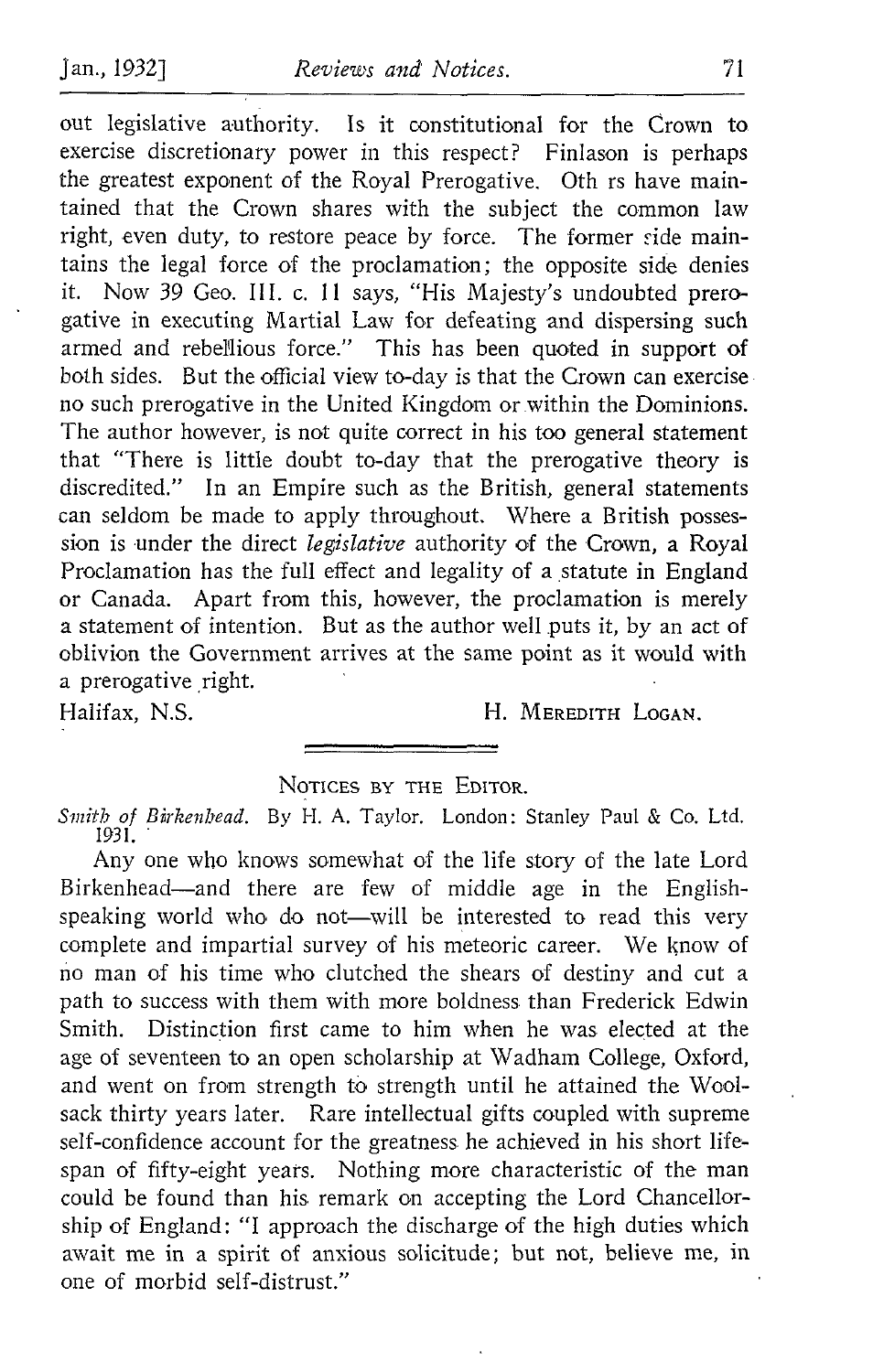There is one incident in Birkenhead's career (when he was plain Mr. F. E. Smith) that we were ignorant of until we read of it in Mr. Taylor's book. Before he began practice at the Bar it seems that he had made the acquaintance of Lady Wimborne, who shared with John Kensit championship honours in combatting the advance of so-called "Romanism" in the Church of England during the last decade of the nineteenth century. The ecclesiastical battle was waged with great vigour in Liverpool, where Mr. Taylor says "it was practically an impossibility to be a politician and to abstain from religious controversy." Lady Wimborne induced Smith to attend a meeting of the National Church League, then in course of formation. This meeting apparently was so captivated by his presentation of the national peril in Angle,-Catholicism that Mr. Joynson-Hicks (now Lord Brentford) moved that Smith be appointed organizing secretary of the League, which was done-a salary going with the office. Tempora mutantur, and history is fond of ironical office. Tempora mutantur, and history is fond of surprises. In 1928-9 the Church of England was rent with the controversy over Archbishop Davidson's proposal for Prayer Book Revision, and we find Sir Joynson-Hicks in the House of Commons leading a bitter attack on the proposal which had received Birkenhead's unhesitating approval in the House of Lords.

Shakespeare and His Legal Problems. By George W. Keeton. London: A. & C. Black. Toronto: The Macmillan Company of Canada, 1931. Price \$2.25.

It is told of <sup>a</sup> certain English judge, who had read <sup>a</sup> solitary play of Shakespeare's on the, advice of a friend, that he was of opinion that Shakespeare was <sup>a</sup> very much over-rated man. It is <sup>a</sup> pity that Mr. Keeton's excellent exposition of the fact that Shakespeare's great fund of knowledge included some learning in the law was not available to the learned judge before he pronounced his absurd dictum. At all events Lord Darling, who writes <sup>a</sup> Foreword to the book before us, does not share the opinion referred to. He commends the book to "all who may incline to learn something of the law as Shakespeare, knew it, and are curious regarding the use he made of legal procedure in his plays." On such <sup>a</sup> subject Lord Darling knows what Mr. Keeton's book has proved a source of edification to the present writer. Referring to the play of  $King\ John$ we especially like what is said about the possibility of Shakespeare applying to King Philip's explanation of his support of Arthur's claim to the English throne as against that of King John the theory, then being put forward by scholars, that natural law lies at the root